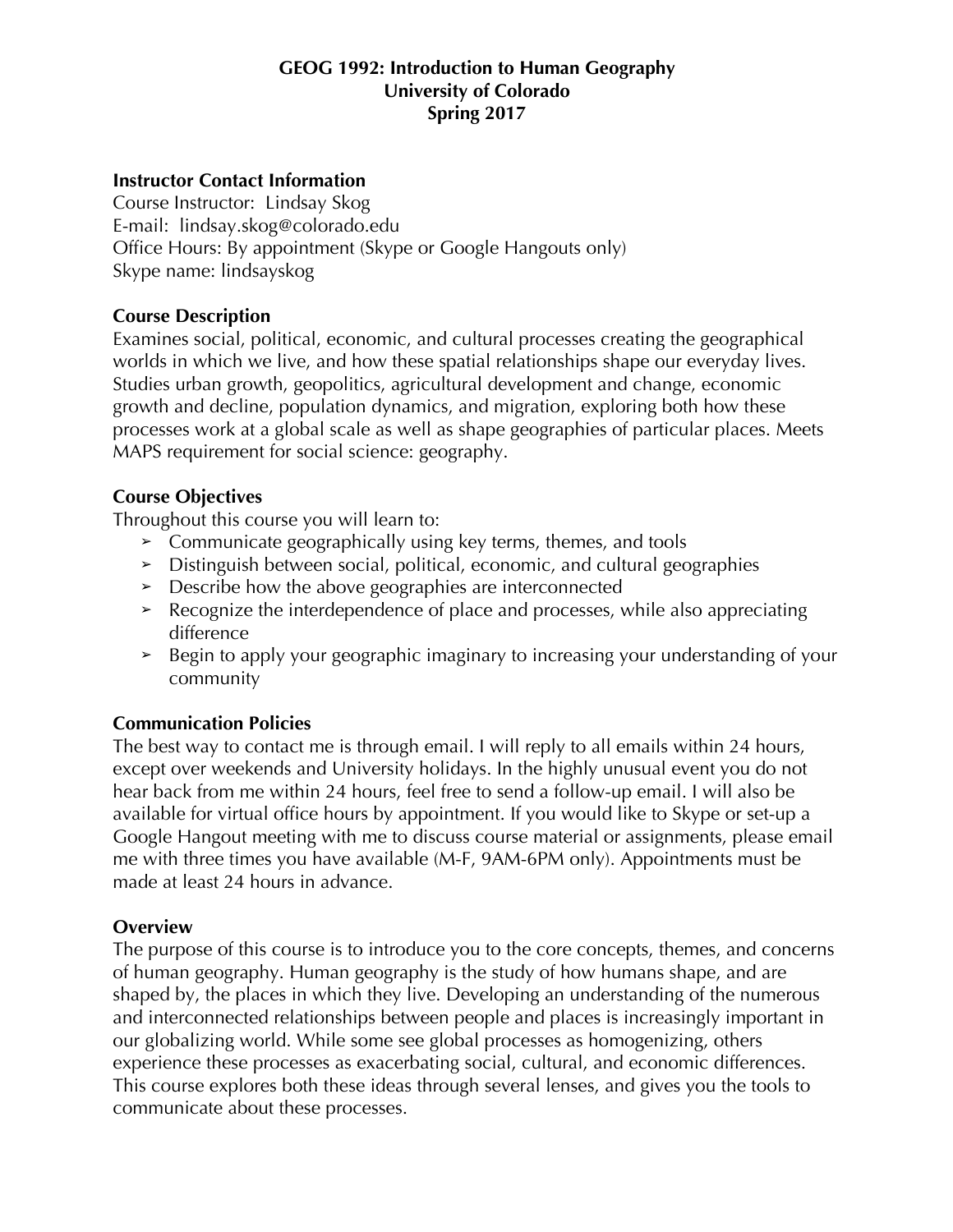In this course you will work to develop your geographic imagination—that is, a way of seeing and making sense of the interconnectedness of places and people. Along the way, you will also improve your writing and critical thinking skills through written assignments. To be successful in this course, you must actively participate in online discussions, complete and reflect on all weekly readings, and challenge yourself to engage your geographic imaginary as you move throughout your daily life.

We each bring a unique background and set of experiences to our virtual classroom. I encourage you to draw on your background and experiences to make sense of the course material. To the extent that is comfortable to you, feel free to share how you understand the concepts from this course through your experiences in your weekly discussion posts and other assignments.

#### **Course textbook (required)**

Paul Knox and Sallie Marston, *Human Geography: Places and Regions in Global Context,*  6th edition.

- ➢ This text is available at the CU Bookstore in the UMC. I recommend renting it.
- ➢ This text is also available for electronic purchase or rent online at: https://www.vitalsource.com/products/human-geography-places-and-regions-inglobal-paul-l-knox-sallie-a-v9780133556223

# **Student Responsibilities**

**Time commitment:** As a three-credit course, you are expected to devote approximately six hours reading and preparing assignments each week and three hours each week to online interaction (lectures, discussion posts—including reading through your classmates' posts, and quizzes).

**Classroom environment:** Students and faculty each have responsibility for maintaining an appropriate learning environment. Those who fail to adhere to such behavioral standards may be subject to discipline. Professional courtesy and sensitivity are especially important with respect to individuals and topics dealing with differences of race, color, culture, religion, creed, politics, veteran's status, sexual orientation, gender, gender identity and gender expression, age, disability, and nationalities. Class rosters are provided to the instructor with the student's legal name. I will gladly honor your request to address you by an alternate name or gender pronoun. Please advise me of this preference early in the semester so that I may make appropriate changes to my records. For more information, see the policies on classroom behavior and the student code.

**Expectations for each unit:** This course is divided into 14 units. For each unit you are expected to complete the assigned reading (including all boxes), view and/or listen to the recorded lectures and any additional posted media, complete the accompanying quiz, and participate in online discussions and activities. You are responsible for all material in the readings, lectures, and media.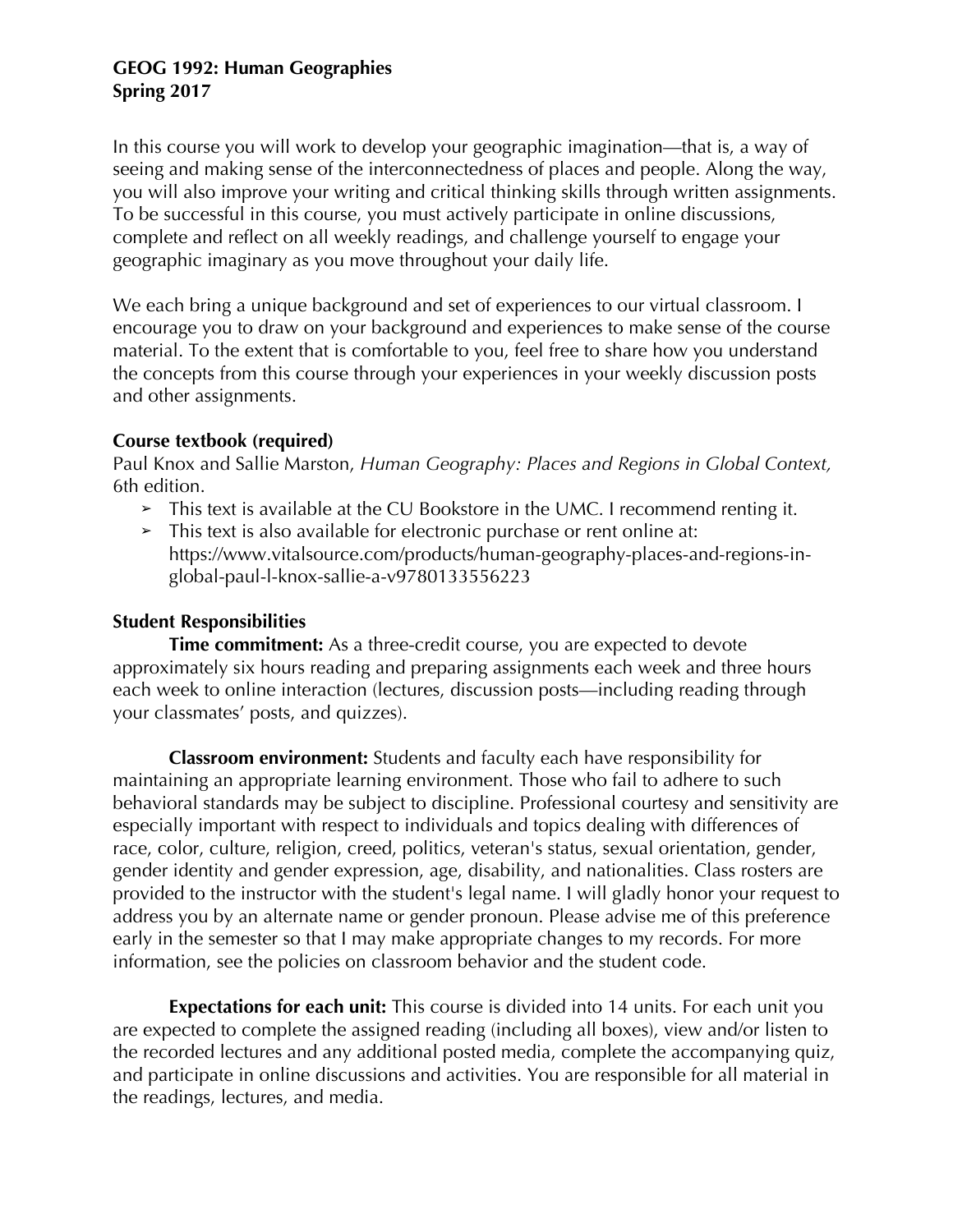#### **You can expect me to:**

- $\blacktriangleright$  Treat you with respect
- ➢ Respond promptly to your queries (within 24 hours)
- $\geq$  Return graded material within a reasonable time
- ➢ Provide useful and thoughtful feedback on your work
- ➢ Review drafts of assignments. Drafts must be submitted 5 business days prior to the due date. Requests to review work submitted less than 5 business days prior to a due date cannot be honored.

### **I expect you to:**

- ➢ Treat your classmates and me with respect
- ➢ Complete all readings, assignments, quizzes, discussions, and exams on time. **NOTE: I do not accept late work**. Edit and proofread all written materials
- ➢ Actively and thoughtfully participate. Invest time in this course
- ➢ Ask questions when you do not understand the material or assignment expectations
- ➢ Plan ahead. Follow the syllabus and be alert to upcoming deadlines
- ➢ NOTE: Students are responsible for keeping copies of all work they submit for grading, including exams, in case there are technical issues regarding their computer, Internet connection, or course software. Students are also responsible for ensuring that all images and assignments upload properly. If you encounter technical difficulties, contact the IT Service Center at (303) 735-HELP.

#### **Group Discussions, Assignments, Midterm Essay, and Final Exam**

All initial discussion posts, reading quizzes, and assignments are due at 11:59 PM on the final Sunday of each unit, as indicated in the Course Schedule. All response discussion posts are due by 11:59 PM on Tuesdays following each unit, as indicated in the Course Schedule.

**Group Discussion Posts:** Meaningful and thoughtful discussions and responses are an essential component of the online learning environment. Your participation is required for your success as well as that of your classmates in this environment. Some discussion posts require you to do some research or footwork. Do not leave these until the last minute! I will post discussion prompts for each discussion.

There are 12 required discussions for this course. You are required to post an initial response to my discussion prompt. You will then also post **two** responses to your classmates' initial posts (your own responses to your peers comments on your initial post DO count toward your two responses). Your responses are due by 11:59 PM on Tuesday following the completion of each unit. For example, you must write an initial post for Discussion #1 by 11:59 PM on Sunday, January 29. You must then post two responses to your classmates' posts by 11:59 PM by Tuesday, January 31. After you have responded to my initial discussion prompts, please feel free to use the discussion area of D2L to pose additional questions to your classmates.

I expect your posts to be thoughtful, well written, and respectful. Disrespectful comments or posts will be removed and the author will receive a zero for that discussion. Your posts should be a paragraph or two (approx. 250-500 words). They can be longer.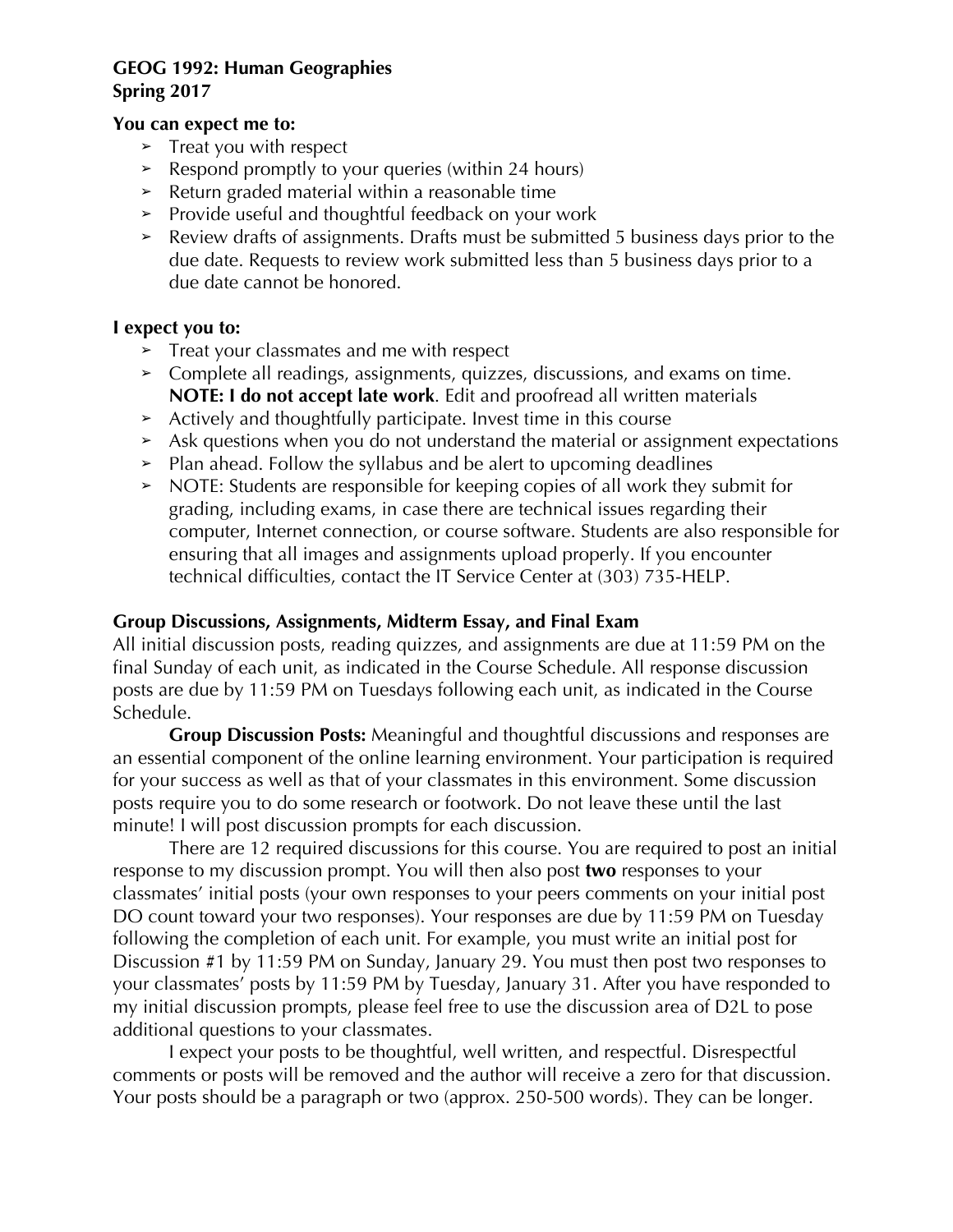Your responses to your peers should be at least a paragraph (200+ words). In your responses you must engage with the original author's ideas and do any or all of the following: ask questions of them, compare or contrast the content of your post, or perhaps challenge them if you disagree or understand a concept differently (be sure to do this in a constructive and respectful manner). Use appropriate spelling, grammar, and punctuation. Use citations (sources) for information. For example, if you are stating something you read in the book then you must cite the book. You can cite lectures in the following way: (Skog Lecture 2.3, or whatever lecture you're citing). Any information you gather from the Internet must also be cited. You may use whatever citation style with which you are comfortable.

After I have reviewed and graded the posts and responses for each unit, I will compose a summary of the trends and hot topics in that's week discussion, as well as highlight key points that I want you to be alert to as we move forward in the term. Be sure to keep your eyes out for those postings on the discussion board.

Your discussion posts and responses will be graded each week. Each unit's discussion is worth 5 points. Meeting the minimal requirements will earn 4 points. Excellent work will earn an A grade, or 5 points. I will drop your two lowest grades on discussions posts from your final grade calculation.

• 5 points: Excellent. Initial post draws from the reading for that week, demonstrates thoughtful reflection on the material and question, and is well written (error free and uses citations). Followed all directions. Two or more well thought out and written responses to classmates' posts.

● 4 points. Met minimum requirements. Good responses, fairly well written. Followed all directions. Good grammar, spelling, and punctuation. Responded to two classmates. Used some citations appropriately.

• 3 points. Followed directions. Short posts. Poor grammar, spelling, and/or punctuation. Not a lot of thoughtfulness or critical analysis.

● 2 points. Only responded to one classmate—even if all else is perfect. Did not cite properly.

• 1 points. Did not respond to any classmates—even if all else is perfect. Did not cite properly. Did not follow directions.

● 0.5 points. Did not follow directions. Did not write an initial post, but did respond to classmates' posts. Poor grammar, spelling, and/or punctuation. Clearly did not spend much time on the assignment.

● 0 points. Did not follow directions. Did not post. Only posted one sentence, such as "I agree" or " I really like what you said about . . ." Late. I do not accept late posts.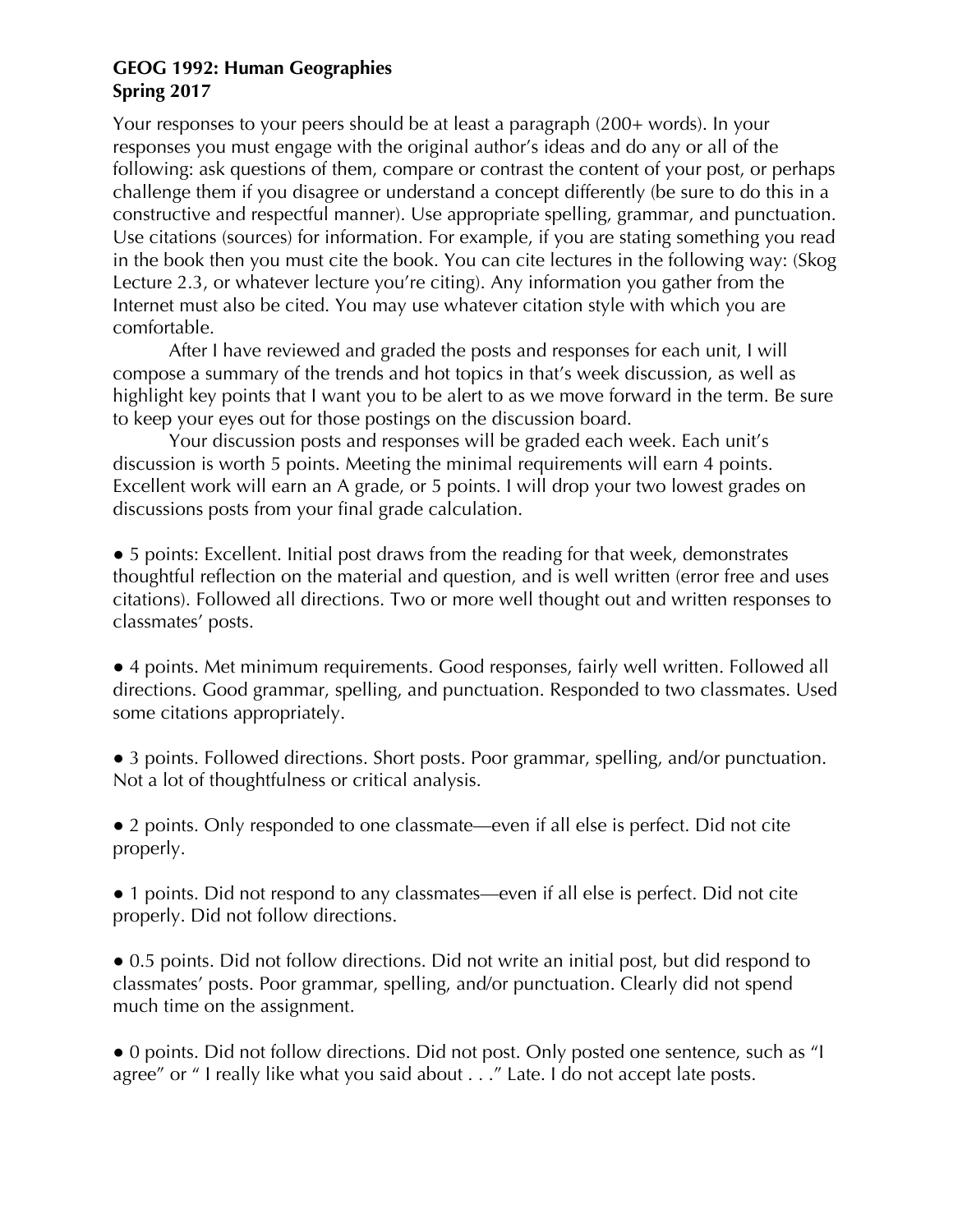**Weekly Reading Quizzes:** You will complete 12 quizzes this semester. Quizzes will be primarily multiple choice, but may also include short answer and true/false questions. The quizzes will cover material in your textbook and lectures. Reading quizzes help you to be sure you are focusing on the most important information in your readings. They help me to assess your progress with the material in the course. Quizzes will be available throughout each unit during which they are assigned. There will be no make-up or late quizzes.

**Assignment 1: Journal Article Exercise:** For this assignment, I will send you on a hunt for an article from an academic Geography journal. You will find detailed instructions on D2L about how to locate the chosen journal article. Once you have located the article, you will read it and provide answers to a series of questions designed to help you tease out the ways in which the author(s) communicates her or his argument and evidence geographically.

**Assignment 2: News Article Analysis:** You will prepare a brief 3-4 page essay (12 point font, double-spaced, 1 inch margins) discussing a news article of your choice. I will ask you to focus your analysis on the ways in which the article either highlights or ignores the interconnectedness of people and places. I encourage you to keep your eyes open throughout the semester for suitable articles (articles cannot be more than 2 years old). Before submitting your News Article Analysis to me, you will share it with two of your peers, who will provide feedback. You will then submit the original, your peers' comments, and the final version to me.

**Assignment 3: Travel Log:** For this assignment, you will create your own travel log. You are to pick a place you've traveled to internationally or locally (in other words, you can choose your hometown, or a place within the US, or a place abroad). You are to narrate that place to us through your travel log. Describe at least three of the following four geographies: social, political, economic, and cultural, of the place you've chosen, and the ways in which these are both interconnected and connected to larger regional and global dynamics. Detailed guidelines are provided on D2L.

**Mid-Term Essay:** Rather than a multiple choice or short-answer mid-term exam, you will prepare a mid-term essay. This will be a 5-6 page essay (12 point font, doublespaced, 1 inch margins). I will post the essay prompt at 12:01 AM on March 6 and you will have until 11:59 PM on March 12 to complete the essay.

**Final Exam**: The final exam for this course will be cumulative. It is designed to let you demonstrate your understanding of the concepts we have been discussing throughout the semester, as well as challenge you to apply those concepts. The exam is comprised of multiple choice, short answers, matching, and true/false questions. The final exam will be posted at 12:01 AM on May. You will have until 11:59 PM on May 5 to complete the exam.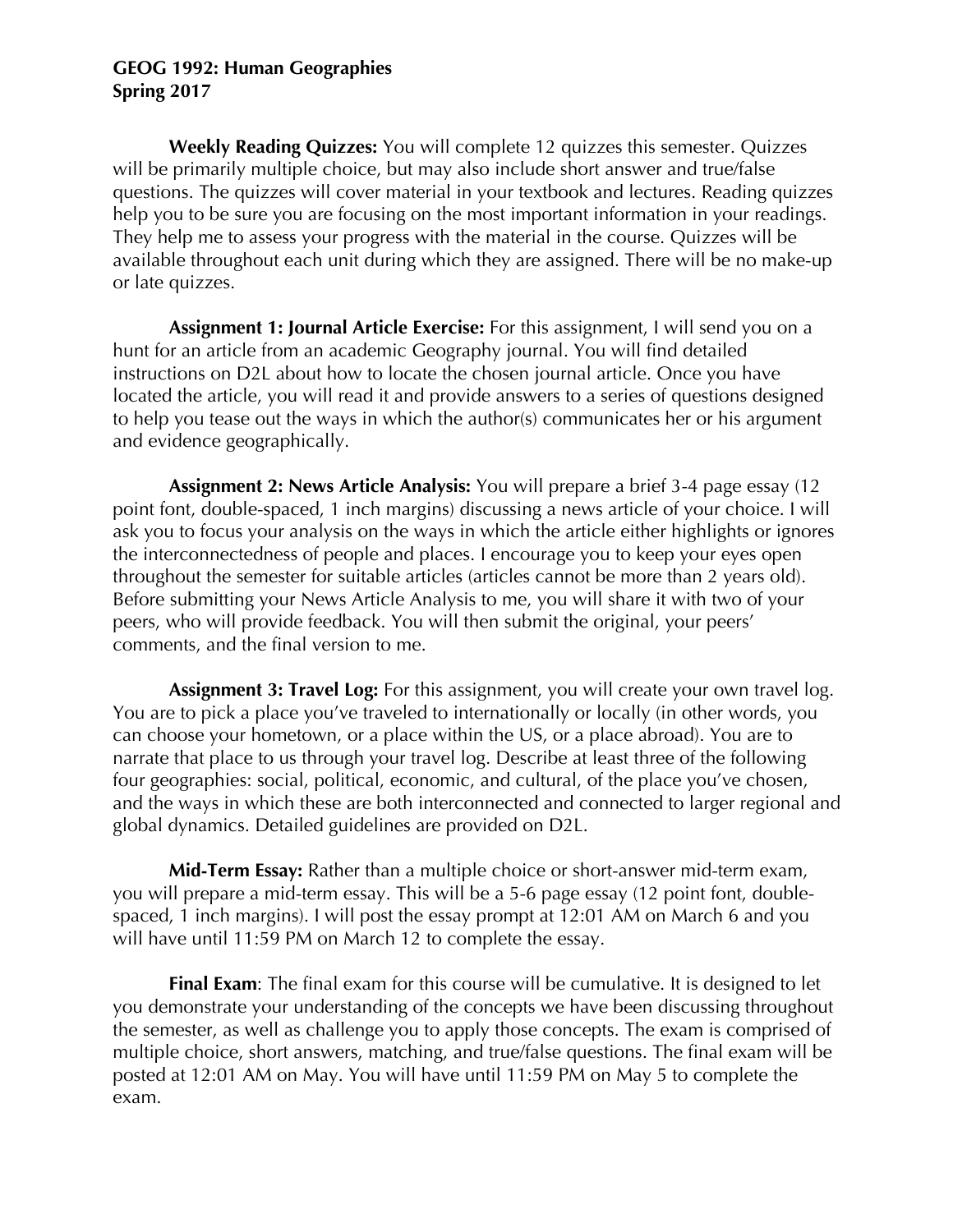#### **Course Grading Rubric**

| 20% |
|-----|
| 10% |
| 30% |
| 20% |
| 20% |
|     |

Your final course grade will be determined based on the following rubric:

| Percentage grade | Course Grade       |            |           |
|------------------|--------------------|------------|-----------|
| 93-100           |                    | $73 - 76$  |           |
| 90-92            | A-                 | 70-72      | $\subset$ |
| 87-89            | B+                 | 67-69      | D+        |
| 83-86            | B                  | 63-66      |           |
| 80-82            | B-                 | 60-62      | $D-$      |
| 77-79            | $\curvearrowright$ | 59 or less |           |

# **Submission Policy**

You will submit all of your assignments via the D2L dropbox. Assignments should be submitted as Word or PDF documents only and labeled according to the Submission Instructions in each assignment. Discussions, exams, and quizzes will all be completed directly on D2L. If you submit drafts of papers to me for feedback, you can email them directly to my university email: lindsay.skog@colorado.edu. Note: I am happy to review drafts of assignments, but they must be submitted to me for review 5 business days or more before the due date.

Exam and quiz scores will not be released until after the final due date. I always strive to provide feedback on papers within a one-week turnaround. Discussion grades will be posted within one week after the unit closes. In rare cases where I will not meet this timeframe, I will keep you informed over D2L so that you have an idea of when to expect your grade.

# **Other General Course Policies**

**Discrimination and Harassment:** The University of Colorado Boulder (CU Boulder) is committed to maintaining a positive learning, working, and living environment. CU Boulder will not tolerate acts of sexual misconduct, discrimination, harassment or related retaliation against or by any employee or student. CU's Sexual Misconduct Policy prohibits sexual assault, sexual exploitation, sexual harassment, intimate partner abuse (dating or domestic violence), stalking or related retaliation. CU Boulder's Discrimination and Harassment Policy prohibits discrimination, harassment or related retaliation based on race, color, national origin, sex, pregnancy, age, disability, creed, religion, sexual orientation, gender identity, gender expression, veteran status, political affiliation or political philosophy. Individuals who believe they have been subject to misconduct under either policy should contact the Office of Institutional Equity and Compliance (OIEC) at 303-492-2127. Information about the OIEC, the above referenced policies, and the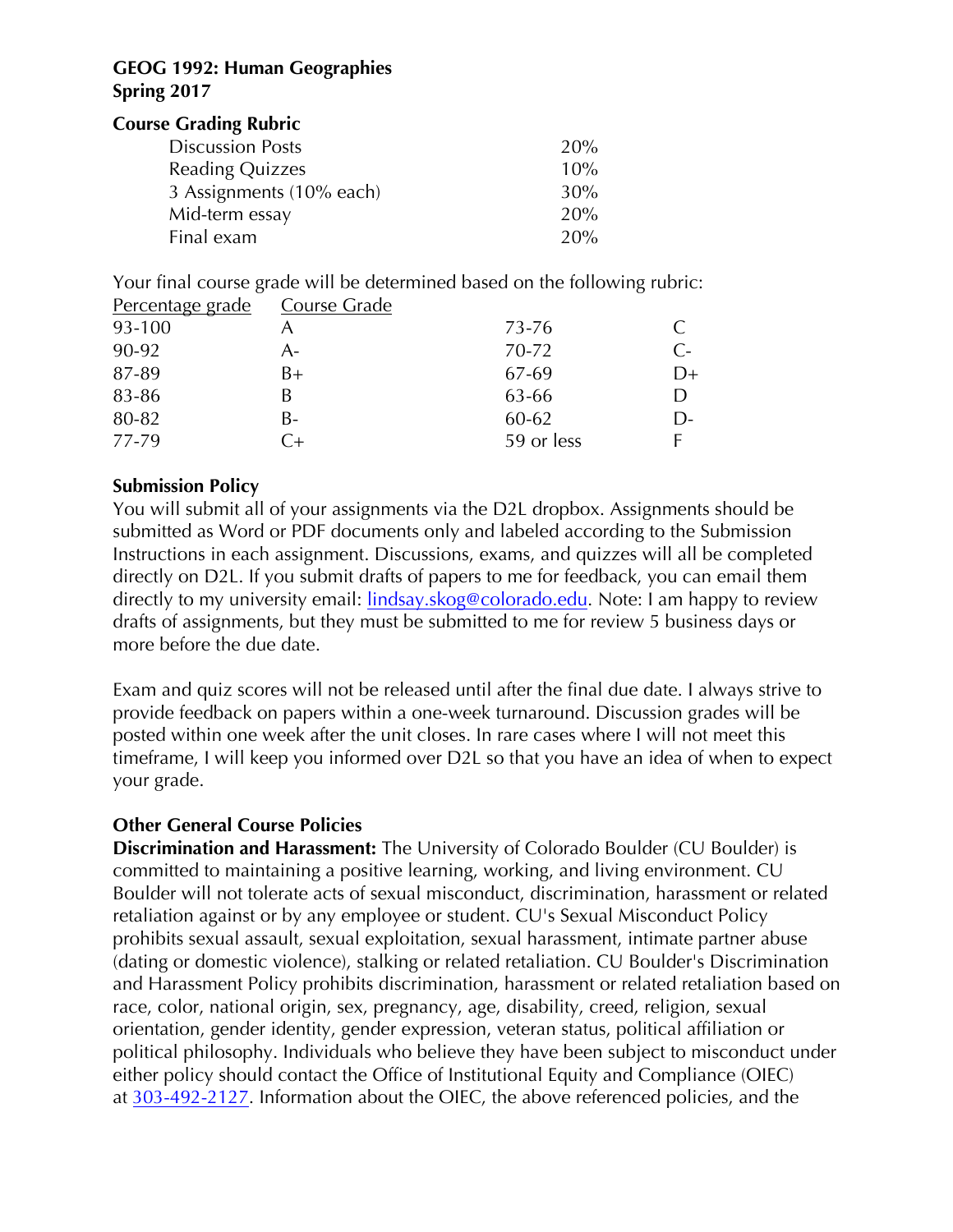campus resources available to assist individuals regarding sexual misconduct, discrimination, harassment or related retaliation can be found at the OIEC website.

**Honor Code:** All students enrolled in a University of Colorado Boulder course are responsible for knowing and adhering to the academic integrity policy of the institution. Violations of the policy may include: plagiarism, cheating, fabrication, lying, bribery, threat, unauthorized access, clicker fraud, resubmission, and aiding academic dishonesty. All incidents of academic misconduct will be reported to the Honor Code Council (honor@colorado.edu; 303-735-2273). Students who are found responsible for violating the academic integrity policy will be subject to nonacademic sanctions from the Honor Code Council as well as academic sanctions from the faculty member. Additional information regarding the academic integrity policy can be found at http://honorcode.colorado.edu.

**Religious Observances:** Campus policy regarding religious observances requires that faculty make every effort to deal reasonably and fairly with all students who, because of religious obligations, have conflicts with scheduled exams, assignments or required attendance. In this class, (insert your procedures here). See the campus policy regarding religious observances for full details.

**Disability Accommodations:** If you qualify for accommodations because of a disability, please submit to your professor a letter from Disability Services in a timely manner (for exam accommodations provide your letter at least one week prior to the exam) so that your needs can be addressed. Disability Services determines accommodations based on documented disabilities. Contact Disability Services at 303-492-8671 or by email at dsinfo@colorado.edu. If you have a temporary medical condition or injury, see Temporary Injuries guidelines under the Quick Links at the Disability Services website and discuss your needs with your professor.

**CU Office of Victim Assistance:** 303-492-8855 - Victim Assistance is an advocacy and support office serving those who are impacted by disruptive/disturbing life events, including violent crime, sexual harassment, death, and debilitating accidents. Staff members will advise you of your rights and the services available to you. They can also intervene on your behalf with professors, housing, academic departments, business offices, and employers to ease the burden of dealing with an accident or assault.

**CU Counseling Services:** 303-492-6766, Willard room 134. http://www.colorado.edu/sacs/counseling/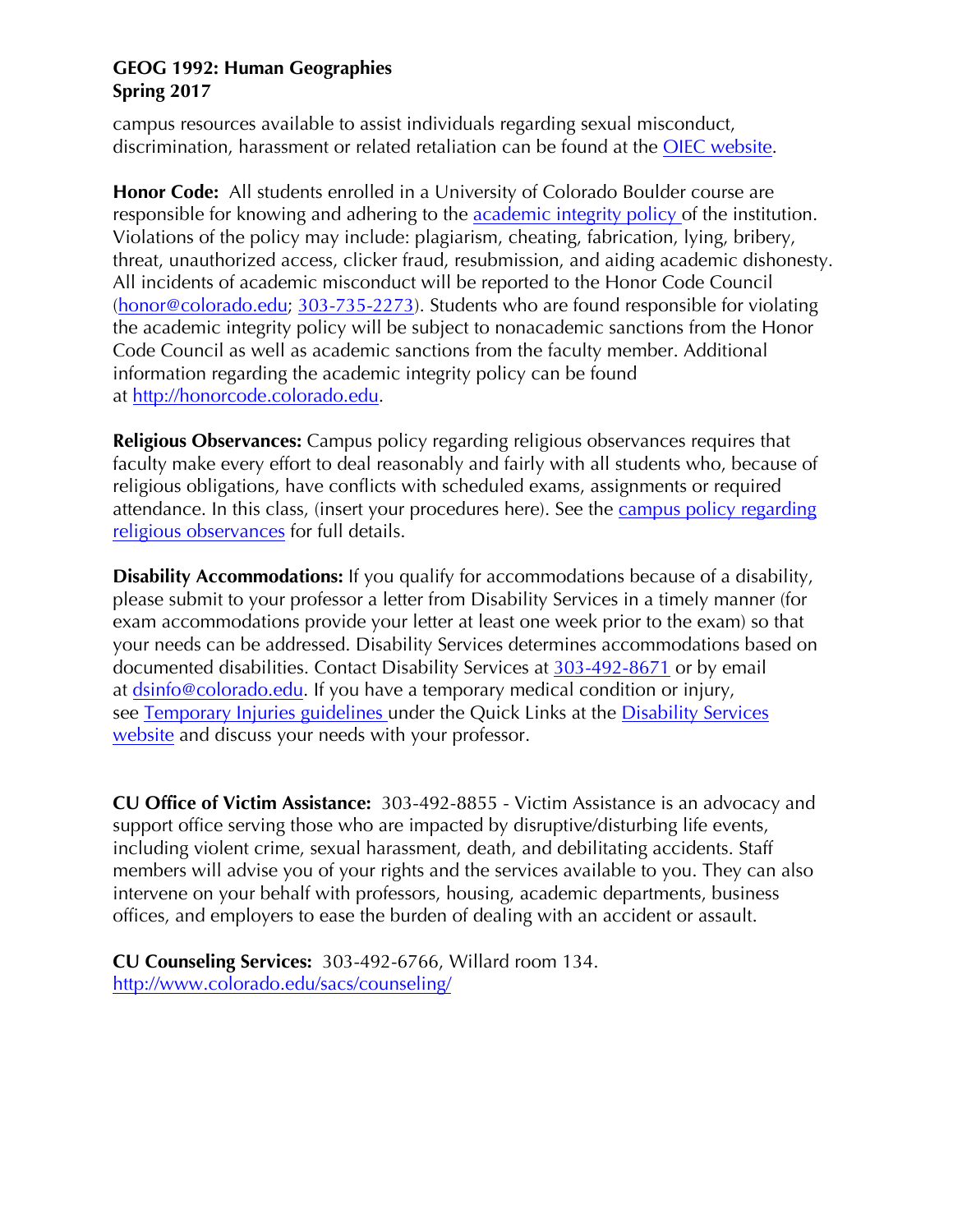# **Course Schedule**

Note: This schedule is subject to change. Any changes, including changes to the assigned readings, will be announced in class and posted to on D2L.

| <b>Dates</b>       | Unit           | <b>Topic</b>                          | <b>Reading</b>         | <b>Assignments Due</b>                                                                                                    |
|--------------------|----------------|---------------------------------------|------------------------|---------------------------------------------------------------------------------------------------------------------------|
| Jan 23-29          | 1              | <b>Geography Matters</b>              | Chapter 1              | Syllabus Quiz<br>Quiz #1<br>Discussion #1<br><b>Discussion</b><br>Responses #1<br>DUE Jan 31                              |
| Jan 30-<br>Feb 5   | $\overline{2}$ | The Changing Global Context           | Chapter 2<br>$\bullet$ | Quiz #2<br>$\bullet$<br><b>Discussion Post</b><br>#2<br><b>Discussion</b><br>Responses #2<br>DUE Feb 7                    |
| Feb 6-12           | 3              | Population Geography                  | Chapter 3<br>$\bullet$ | Quiz #3<br>$\bullet$<br><b>Discussion Post</b><br># $3$<br><b>Discussion</b><br>Responses #3<br>DUE Feb 14                |
| Feb 13-19          | $\overline{4}$ | People and Nature                     | Chapter 4              | Quiz #4<br><b>Discussion Post</b><br>#4<br>Discussion<br>Responses #4<br>DUE Feb 21                                       |
| Feb 20-26          | 5              | <b>Cultural Geographies</b>           | Chapter 5<br>$\bullet$ | Quiz #5<br><b>Discussion Post</b><br>#5<br><b>Assignment #1</b><br><b>DUE</b><br>Discussion<br>Responses #5<br>DUE Feb 28 |
| Feb 27-<br>March 5 | 6              | Interpreting Places and<br>Landscapes | Chapter 6              | Quiz #6<br><b>Discussion Post</b><br>#6<br><b>Discussion</b><br>Responses #6<br>DUE March 7                               |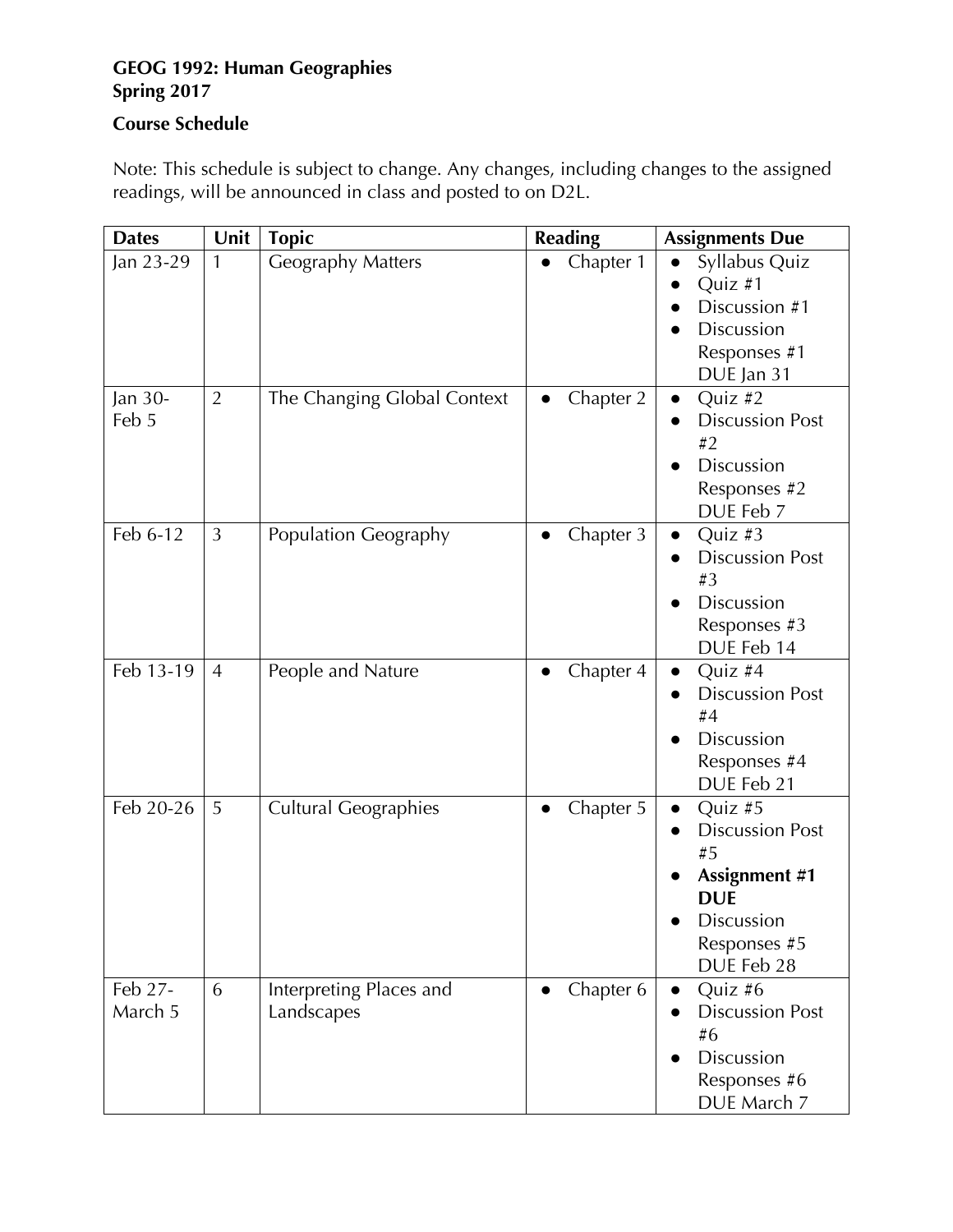| Mar 6-12          | Mid-term Essay |                                        |                            |                                                                                                                                                                   |  |
|-------------------|----------------|----------------------------------------|----------------------------|-------------------------------------------------------------------------------------------------------------------------------------------------------------------|--|
| Mar 13-<br>19     | 7a             | Film: The End of Poverty?              |                            | Quiz #7a<br><b>Discussion Post</b><br>#7a<br>Discussion<br>Responses #7a<br>DUE March 21                                                                          |  |
| Mar 20-<br>26     | 7b             | Geographies of Economic<br>Development | Chapter 7<br>$\bullet$     | Quiz #7b<br>$\bullet$<br><b>Discussion Post</b><br>#7b<br><b>Submit News</b><br><b>Article Analysis</b><br>to peers<br>Discussion<br>Responses #7b<br>DUE April 4 |  |
|                   |                | Spring Break-Enjoy!                    |                            |                                                                                                                                                                   |  |
| April 3-9         | 8              | Food and Agriculture                   | Chapter 8                  | Quiz #8<br><b>Discussion Post</b><br>$\#8$<br><b>Return News</b><br><b>Article Analyses</b><br>to peers<br>Discussion<br>Responses #8<br>DUE April 11             |  |
| April 10-<br>16   | 9              | <b>Political Geographies</b>           | Chapter 9                  | Quiz #9<br><b>Discussion Post</b><br>#9<br><b>Assignment #2</b><br>(News Analysis)<br><b>DUE</b><br><b>Discussion</b><br>Responses #9<br>DUE April 18             |  |
| April $17-$<br>23 | 10             | Urbanization                           | Chapter<br>$\bullet$<br>10 | Quiz #10<br>$\bullet$<br><b>Discussion Post</b><br>#10<br>Discussion<br>Responses #10<br>DUE April 25                                                             |  |